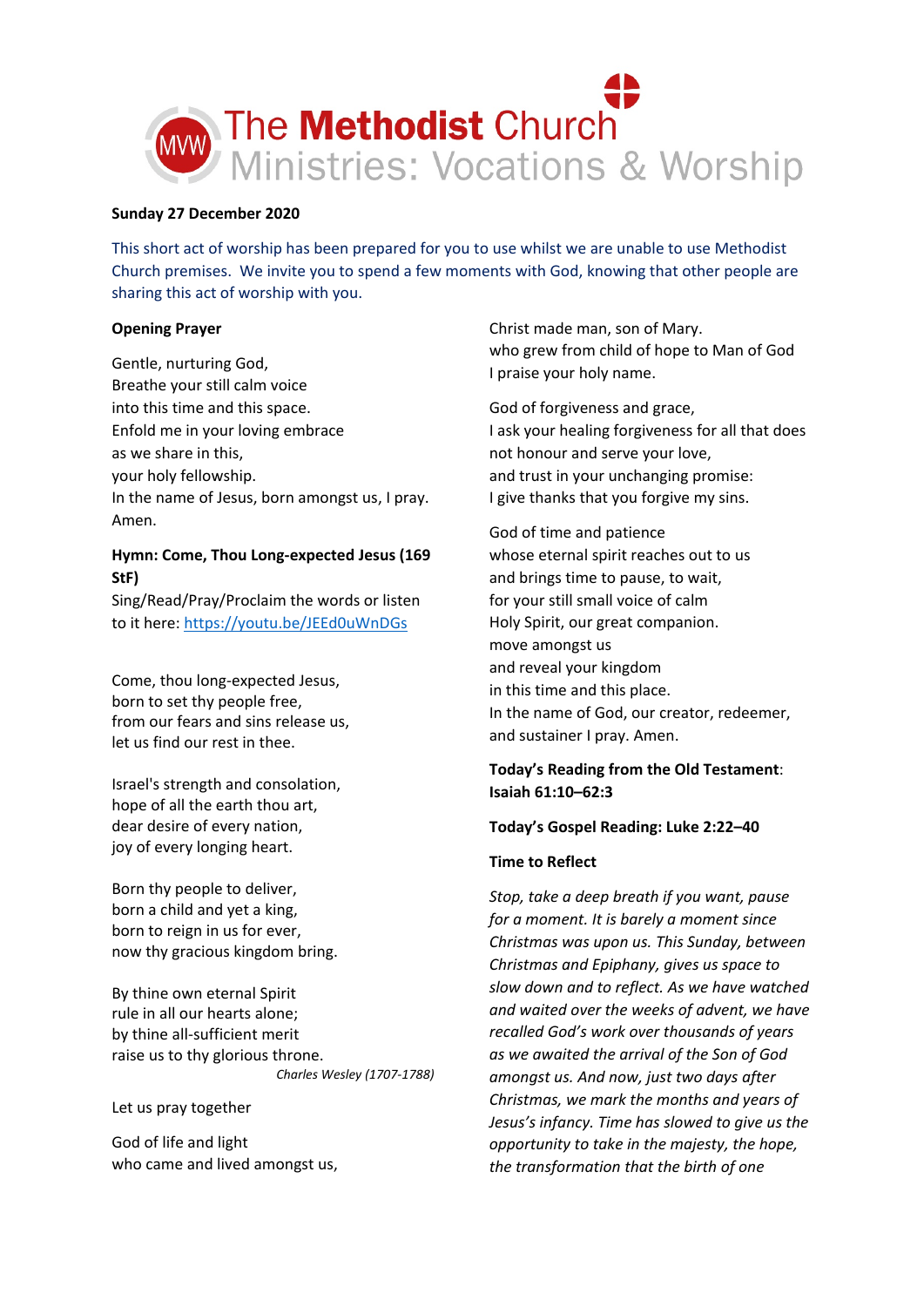*miraculous child brings. We can stand back in awe and wonder!*

*We see that awe and wonder in the accounts of Simeon and Anna. Each has waited a long, long time in the promise of Messiah, and now encounter the infant Jesus. Like us, they have watched and waited in anticipation. As Luke tells us, their hope has not been in vain, but this is not the powerful speaker, or charismatic leader they encounter. The Jesus they see, and in whom they recognise God's presence, is just a child. The long-prophesied acts of the scriptures and those that Anna foretold are yet to come to be. This infant cannot undertake the world-altering ministry that will come… yet…*

*So we find ourselves once again waiting, watching, hoping, praying… We know what is to come. We live in the light and hope of the transformation Jesus's ministry and life, death and resurrection made possible for all of us. That light and hope is powerful as it shows us that even while we are waiting, we can still trust in God's life-giving spirit amongst us. And while we continue to wait with anticipation we can, like Simeon, take a moment to pause and give thanks for God amongst us here and now.*

Take a time to sit quietly



During this season the Methodist Church is proclaiming "God is with us". God is with us is more than a

statement. It's a reminder that God is always with us. We are encouraged to share our story (and other people's stories) of walking with God in this extraordinary year. How might you share how God has been with you this week? Find out more here

https://www.methodist.org.uk/christmas/

## **A time of prayer**

Enduring, eternal God, of Abraham and Sarah, Jacob and Joseph, who left all behind them to follow you.

We ask for your strength and guidance to follow in their footsteps.

Powerful, transforming God, of Isaiah and Ezekiel, Micah and Amos,

who spoke of you in their time and their place, we ask for your powerful words and actions in places of need today.

Creating, unsettling God, of John the Baptist, who prepared the way for your arrival, help us to continue to prepare your way and equip us in your service.

Parenting, nurturing, God. of Mary and Joseph, we think of our families, those we choose and those chosen for us, We call them to mind: bring us into your warm embrace so that no matter how near or far we know your love reaches out to us all.

Patient, hope-filled God, of Simeon and Anna we give thanks for those whose testimony, and fellowship to you crosses generations. We pray for your church, trusting that as we watch and wait, work and pray, we can bear witness to the love of God, the light of Christ and the wisdom of the Spirit. Amen.

## **The Lord's Prayer**

*Our Father ……*

# *Hymn: Sing/Read/Pray/Reflect on the words to* **Mary and Joseph Came to the Temple (229 StF)**

or sing a verse of a hymn that comes to mind

[https://www.methodist.org.uk/our](https://www.methodist.org.uk/our-faith/worship/singing-the-faith-plus/hymns/mary-and-joseph-came-to-the-temple-stf-229/)[faith/worship/singing-the-faith](https://www.methodist.org.uk/our-faith/worship/singing-the-faith-plus/hymns/mary-and-joseph-came-to-the-temple-stf-229/)[plus/hymns/mary-and-joseph-came-to](https://www.methodist.org.uk/our-faith/worship/singing-the-faith-plus/hymns/mary-and-joseph-came-to-the-temple-stf-229/)[the-temple-stf-229/](https://www.methodist.org.uk/our-faith/worship/singing-the-faith-plus/hymns/mary-and-joseph-came-to-the-temple-stf-229/)

Mary and Joseph came to the Temple,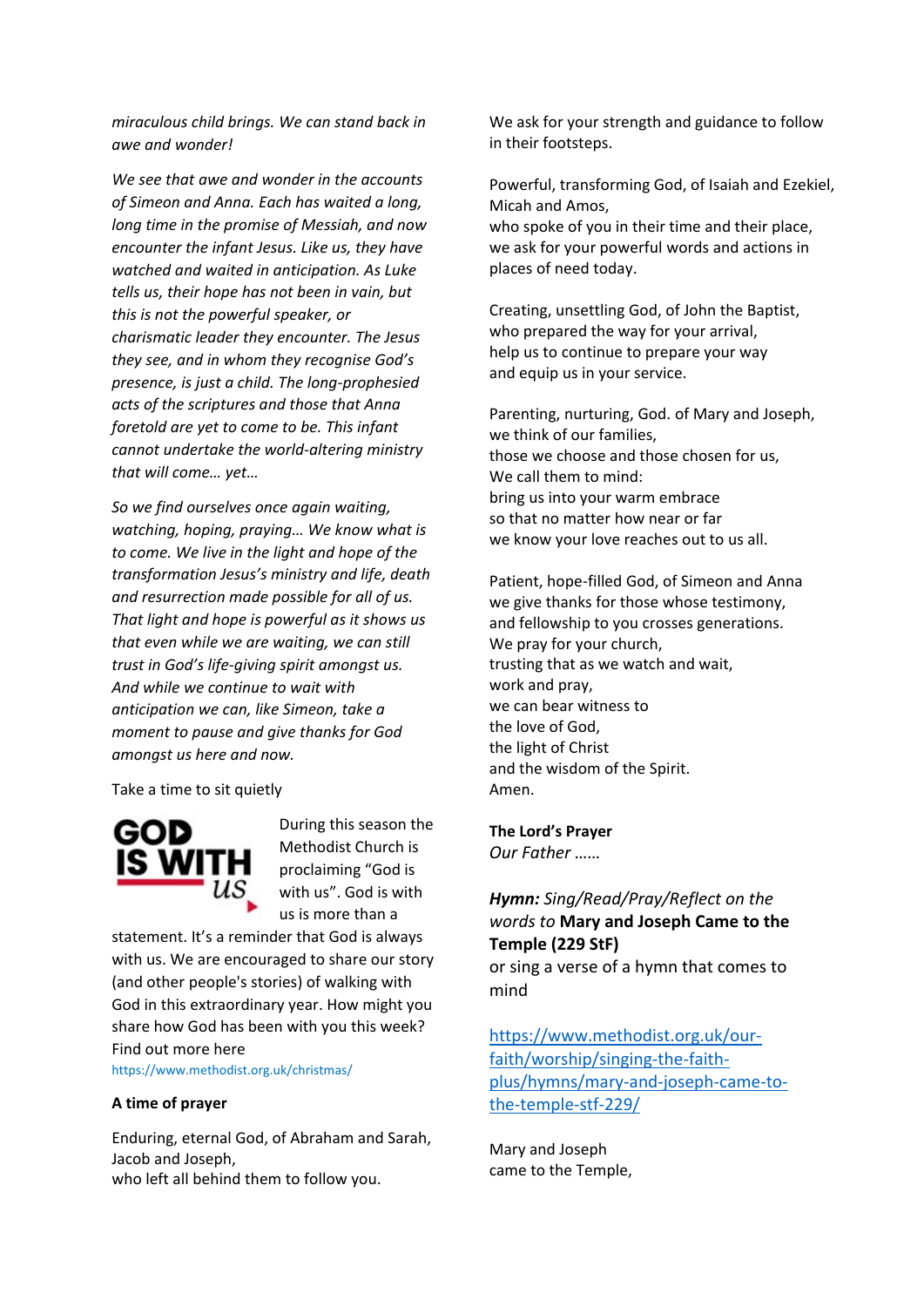brought the boy Jesus, offered him there. People were waiting wanting to greet him, long had they sought him, solace for care.

Anna had prayed there, widowed, long waiting; worshipping God by day and by night. Now she is praising, filled with elation; here is God's promise, Christ is her light.

Simeon sings now God offers blessing, brilliantly gilding dawn of his day; light in the darkness, never extinguished, light of all nations, light up our way.

*Andrew Pratt (b. 1948)*

## **A prayer of blessing**

Now, Lord, you let your servant go in peace: your word has been fulfilled. My own eyes have seen the salvation which you prepared in the sight of every people;

A light to reveal you to the nations and the glory of your people Israel.

Glory to the Father and to the Son and to the Holy Spirit;

as it was in the beginning is now and shall be for ever. Amen.

> *From* Common Worship*) Reproduced from Singing the Faith, 794* Original Materials by Jo Henderson-Merrygold All Hymns reproduced under CCLi 1144191. Local Churches please insert CCCLi No here

The Big Church Sing Christmas Special was broadcast live on the Methodist Church's YouTube channel on Sunday 29 November. Have you seen it yet? If you have access to the internet go to

<https://www.youtube.com/methodistchurch>

#### **Isaiah 61:10–62:3**

I will greatly rejoice in the Lord, my whole being shall exult in my God; for he has clothed me with the garments of salvation,

 he has covered me with the robe of righteousness,

as a bridegroom decks himself with a garland, and as a bride adorns herself with her jewels.

 $11$  For as the earth brings forth its shoots, and as a garden causes what is sown in it to

spring up,

so the Lord God will cause righteousness and praise

to spring up before all the nations.

62:1 For Zion's sake I will not keep silent, and for Jerusalem's sake I will not rest,

until her vindication shines out like the dawn, and her salvation like a burning torch.

<sup>2</sup> The nations shall see your vindication, and all the kings your glory;

and you shall be called by a new name that the mouth of the Lord will give.

 $3$  You shall be a crown of beauty in the hand of the Lord,

and a royal diadem in the hand of your God.

### **Luke 2:22-40**

When the time came for their purification according to the law of Moses, they brought him up to Jerusalem to present him to the Lord  $23$ (as it is written in the law of the Lord, 'Every firstborn male shall be designated as holy to the Lord'), <sup>24</sup>and they offered a sacrifice according to what is stated in the law of the Lord, 'a pair of turtle-doves or two young pigeons.'

 $25$  Now there was a man in Jerusalem whose name was Simeon; this man was righteous and devout, looking forward to the consolation of Israel, and the Holy Spirit rested on him. <sup>26</sup>It had been revealed to him by the Holy Spirit that he would not see death before he had seen the Lord's Messiah. 27Guided by the Spirit, Simeon came into the temple; and when the parents brought in the child Jesus, to do for him what was customary under the law, <sup>28</sup>Simeon took him in his arms and praised God, saying,  $29$  'Master, now you are dismissing your servant